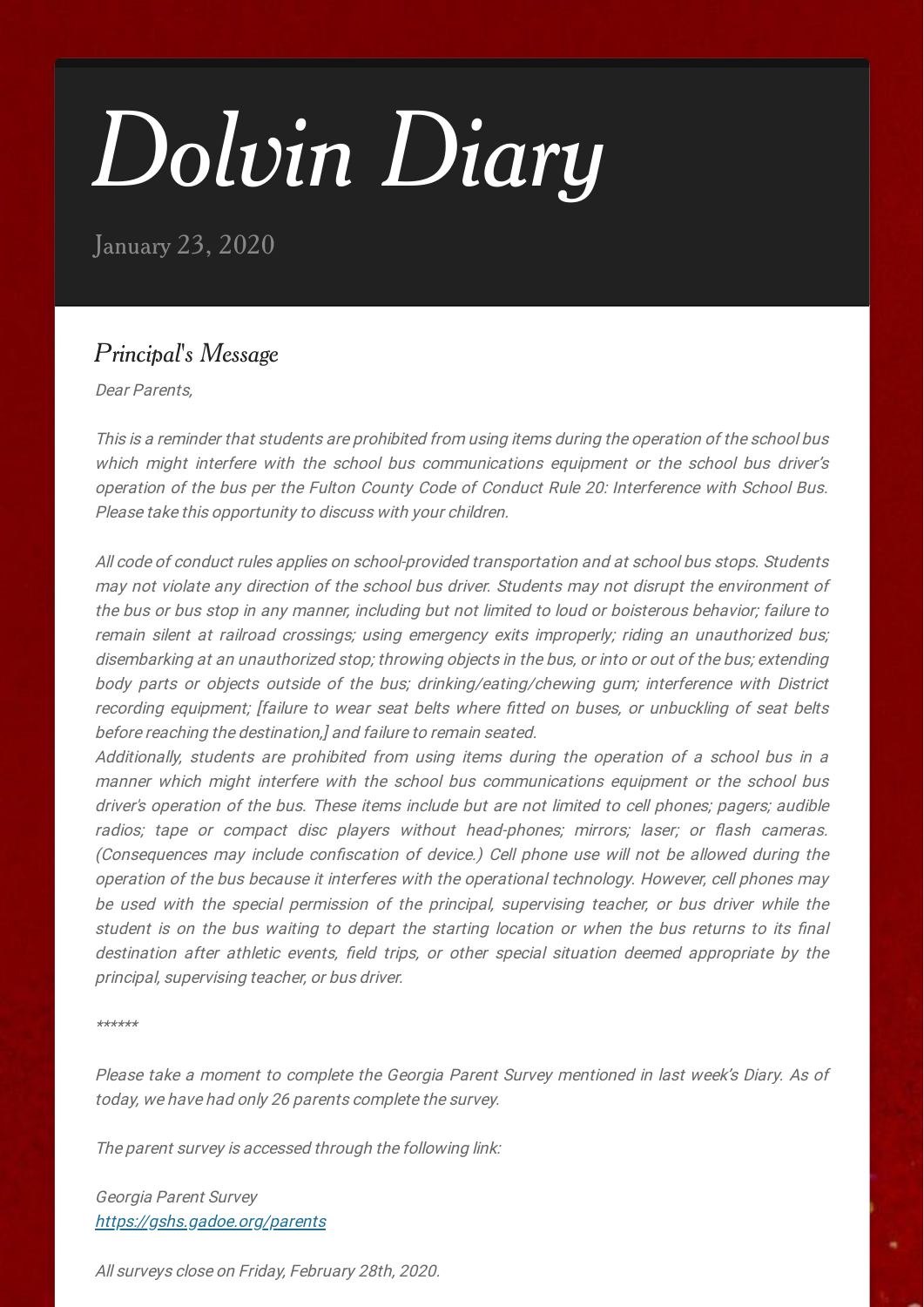#### Your proud principal,

Karen Cooke **Principal** Dolvin Elementary School @kpcooke #DolvINcredible

## *Parents of 5th Graders:*

The fifth grade panoramic photo will be taken tomorrow, January 24th. If you wish to order, please send the completed form in with payment or order online at [mylifetouch.com.](http://mylifetouch.com/) Dolvin's picture day ID is AG209006T0. There is no preview for this order. All orders are pre-paid. Order yours today!

## *Automated Calls*

If you receive a call from Fulton County Schools stating that your child is absent and you know that they are absent, there is no need to contact the front office. Simply send a note explaining the absence with your child when they return to school.

Of course, if you receive a call that your student is absent and you believe them to be at school, call the front office immediately.

*School Governance Council*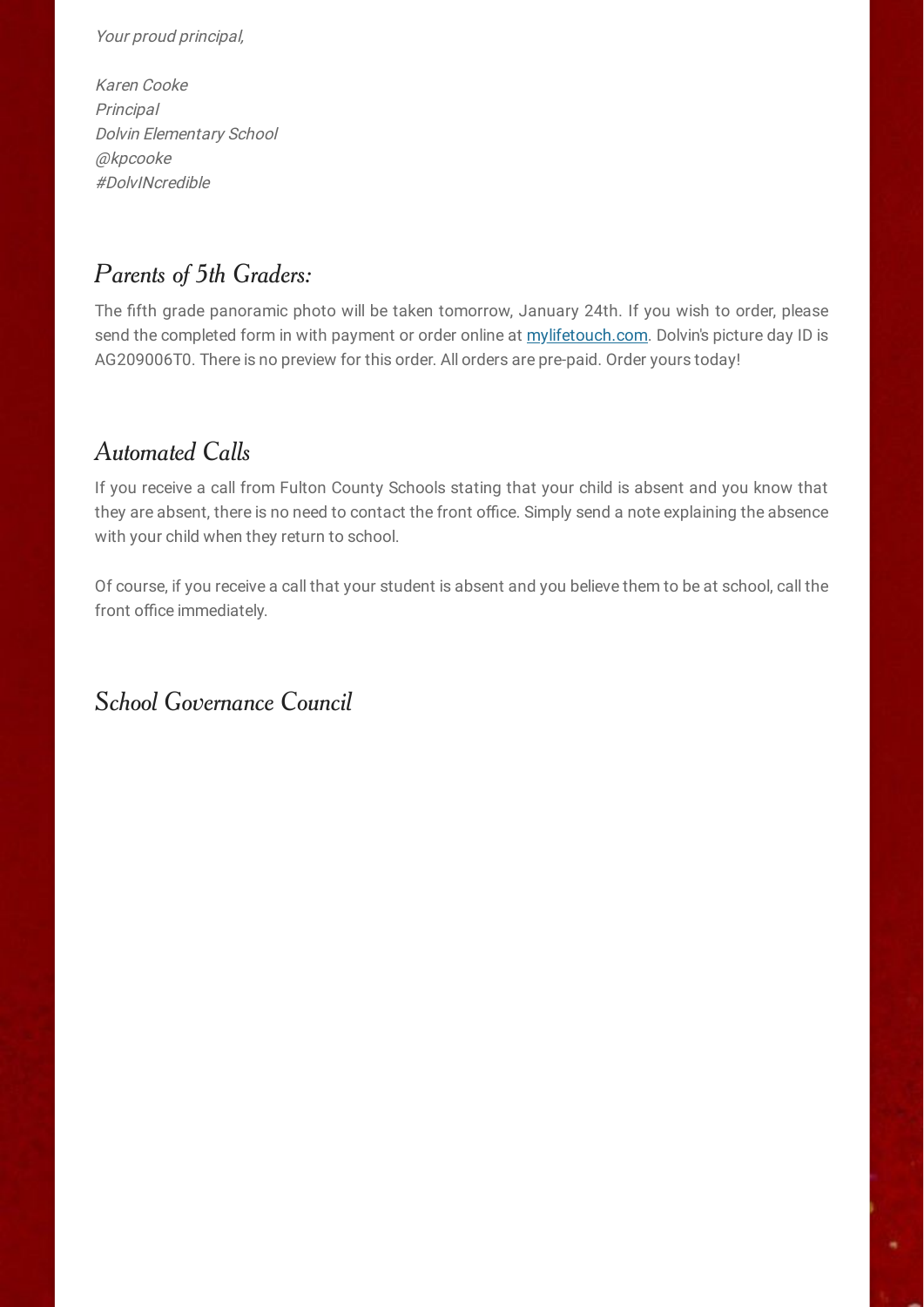### School Governance Council Strategic Plan Spotlight



Dolvin's Student Governance Council (SGC) has been busy refining and monitoring our school strategic plan. Our strategic plan has 4 goals: Student Achievement, People and Culture, Community Collaboration, and Fiscal Responsibility.

This month, our spotlight is on People and Culture: we provide a welcoming environment and positive school culture for students, families, and employees.



The two outcomes for this goal: 1) increase students' use of positive social behavior skills, and 2) increase staff and student appreciation and understanding of the cultures at Dolvin. These outcomes are monitored throughout the school year and tracked annually to assess progress.



Some examples of activities that Dolvin implements to achieve these outcomes include Positive Behavior Intervention System (PBIS) and International Day.

#### Want more information about the SGC?

- Check out our webpage on the Dolvin.org website.
- Reach out to SGC members with questions.
- . Regular updates about the SGC and components of the strategic plan will be in the Dolvin Diary.
- Stay tuned for details about open positions on the SGC and the election process!

## *INTERNATIONAL DAY 2020*

**What**: A fun day spent learning about each other's cultures! **When**: Wednesday, February 19, 2019 7:45 a.m. – 12:30 p.m.

**Sign up here to get involved [-](http://esolrivera.weebly.com/international-day.html) <http://esolrivera.weebly.com/international-day.html>**

#### **Student Parade**

Would your children like to be in our parade? Go to the link above to sign them up.

#### **How can you get involved?**

-Set up or work at a booth representing your native country -Help plan activities for a country -Work with people planning the booth to provide materials needed for the activities -Volunteer to help with a booth or in a general, supporting role

-Prepare a dish of your favorite ethnic food for our Volunteer and Teacher Tasting Room \*go to **<http://esolrivera.weebly.com/> to sign up** and see more ideas from previous years

## *Young Georgia Authors Competition 2020*

If your student is interested in entering the Young Georgia Authors Competition, please open the PDF below for all details. The entries are due on Thursday, February 13th.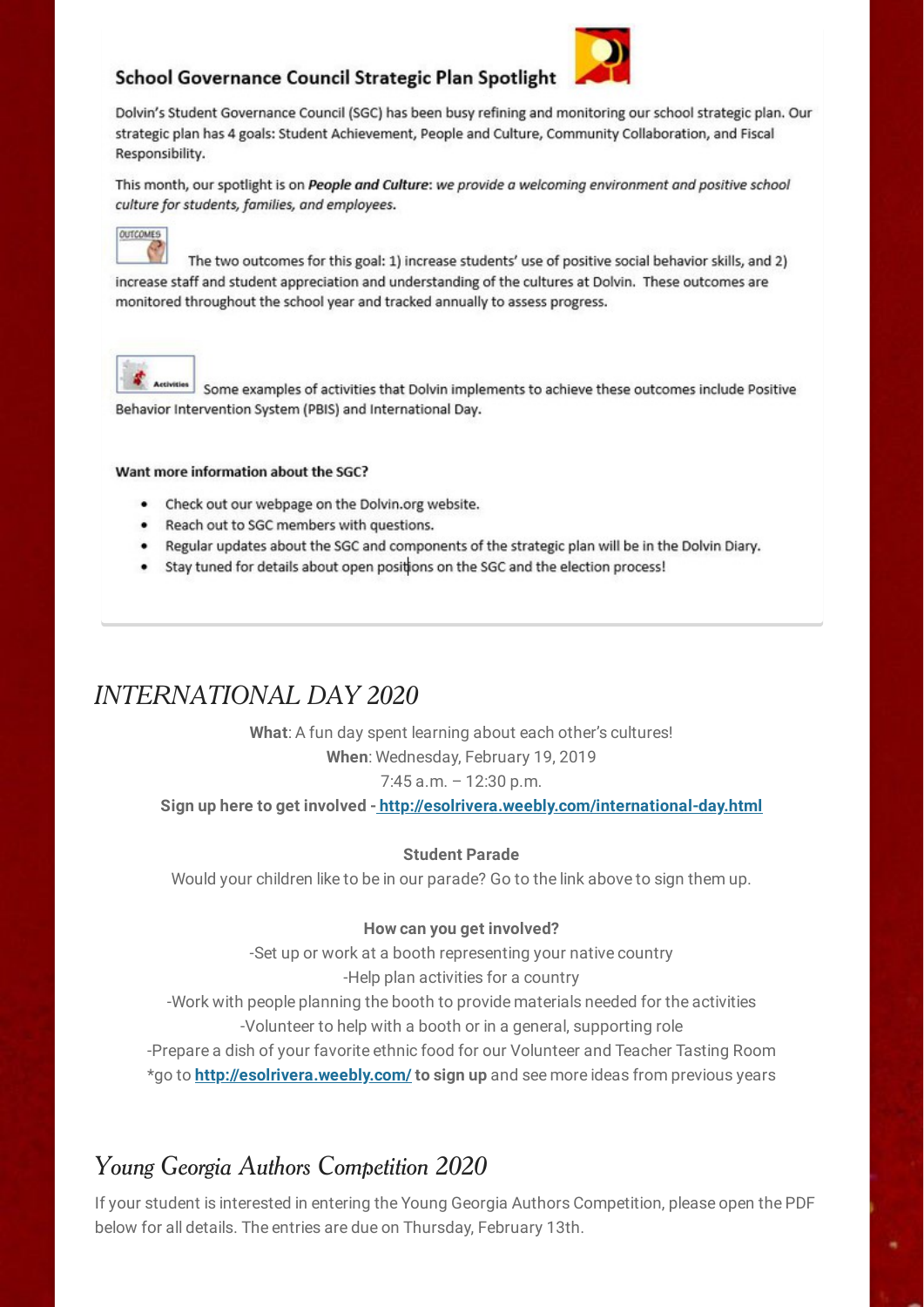



## *Cafeteria News*

Click [here](https://nutrition.fultonschools.org/MenuCalendar) for the cafeteria menu. Be sure your are looking at the menu for Dolvin Elementary School.

**We will not be able to accomodate lunch visitors Monday, February 3rd, through Thursday, February 6th, due to the practice and performance of the 1st Grade Musical.**

## *Media Center News*

Please click the link below to learn more about what is going on in our Media Center!

[http://dolvinmedia.weebly.com/mc-news](https://nam03.safelinks.protection.outlook.com/?url=http%3A%2F%2Fdolvinmedia.weebly.com%2Fmc-news&data=02%7C01%7CCarper%40fultonschools.org%7Ce0b1a9dbc7234785b7c508d75d3acfba%7C0cdcb19881694b70ba9fda7e3ba700c2%7C1%7C0%7C637080379479902644&sdata=Aun%2B0h6rXBLr%2BEwaEeerkdic%2FCSEKIHDKpGtItNLk08%3D&reserved=0)

*\*\*\*\*\*\*\*\**

## *FROM PTA:*

## *CALLING ALL DADS!*

Dolvin Dads needed for bus and carpool help each Friday morning (7:10 to 7:40 a.m.)!

Sign up [HERE!](https://www.signupgenius.com/go/10c0444a5a72ea6f58-dolvin1)

*\*\*\*\*\*\*\*\**

## *Dates to Remember*

**Friday, January 24th** Fifth Grade Panoramic Photo Session

**Monday, January 27th** 100th Day of School

**Tuesday, January 28th** Hispanic Parent Meeting with Mrs. Holladay, Room 504, 9:00 a.m. Reunión de padres hispanos con enlace de comunidad bilingüe, señora Holladay

**Thursday, January 30th**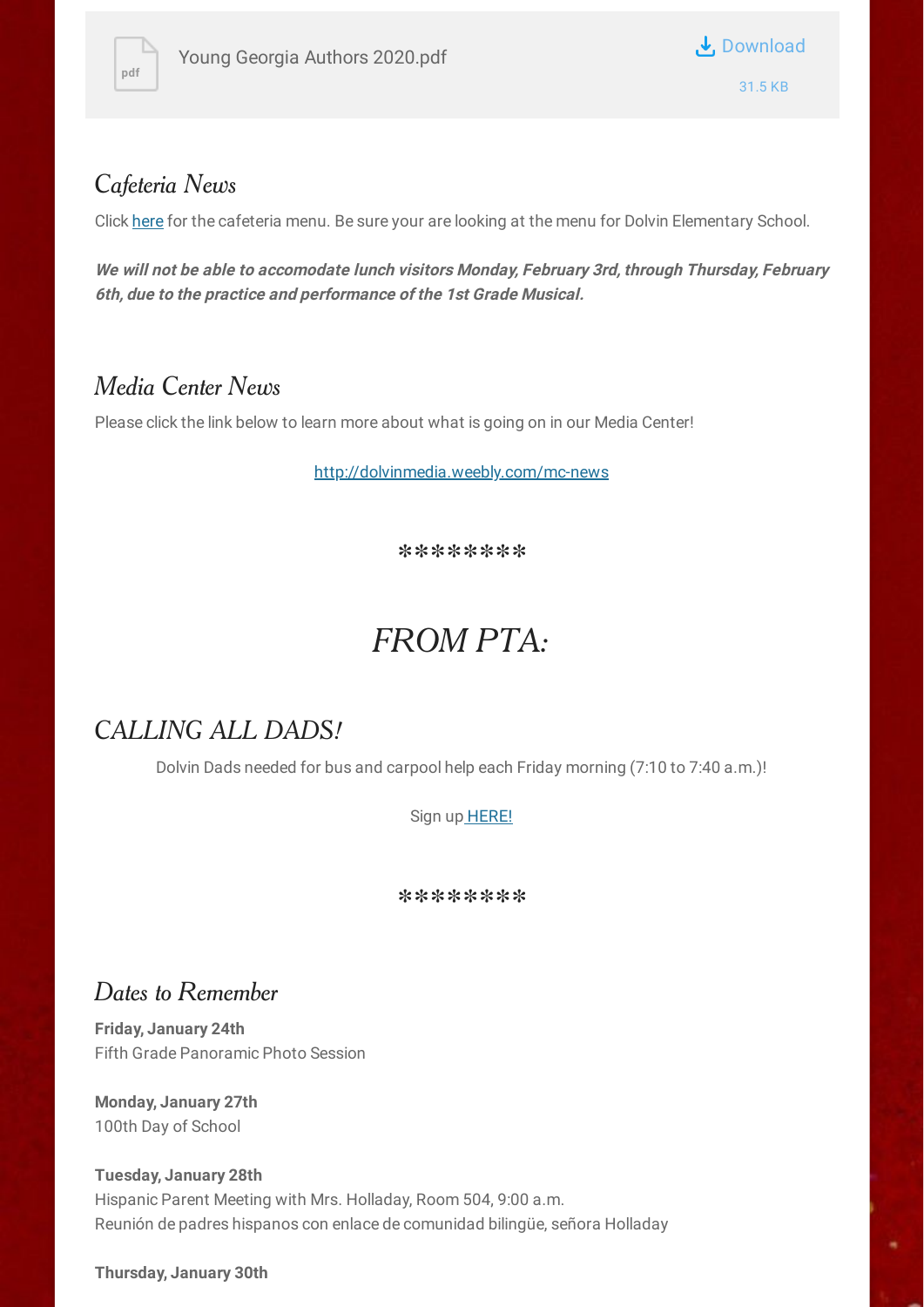**English Learning Parent Book Club @ Read It Again Book Store, 9:00 a.m.** (6052, 3630 Peachtree Pkwy # 314, Suwanee, GA 30024)

**Monday, February 3rd through Thursday, February 6th** No Lunch Visitors

**Thursday, February 6** 1st Grade Musical, 6:00 p.m., Cafeteria

**Tuesday, February 11th** South Asian Parent Workshop with guest speaker Surinder Bal, 9:00 a.m., at **Medlock Bridge ES**

**Friday, February 14th** Dolvin Professional Day - No School for Students

**Monday, February 17th** School Closed for Presidents' Day

**Wednesday, February 19th** International Day

*\*\*\*\*\*\*\*\**

## *Anxiety: How to Help your Kids deal with Worries*

**Parent University** – Parents, please mark your schedule for Thursday, January 30, 2020, 12:00 – 1:00 p.m., at Abbotts Hill Elementary School. Counselors with Summit Counseling Center will lead a discussion on anxiety.

Anxiety: How to Help Your Kids Deal with Worries

Come join in the conversation to talk about how anxiety can affect our children and how you can help. The most common question that is asked is: Is this a phase? We will help address whether the worries you are seeing in your child is a phase or something more. Like how you can tell what normal worries are versus when they become excessive, or behavioral problems versus anxious behaviors. We will talk about some "Red Flags" to watch for when the behaviors become too big for your child. We will also walk through some key tools to combating anxiety and how parents can be the support system in the home.

This is an opportunity to come with any questions you may have to ask what worries are and how they are affecting your child, and more!

If you would like to attend, please RSVP by sending an email to me at [consolom@fultonschools.org](mailto:consolom@fultonschools.org) and state how many people will be attending.

 $\mathfrak{g}_\mathfrak{g}=\mathfrak{g}$